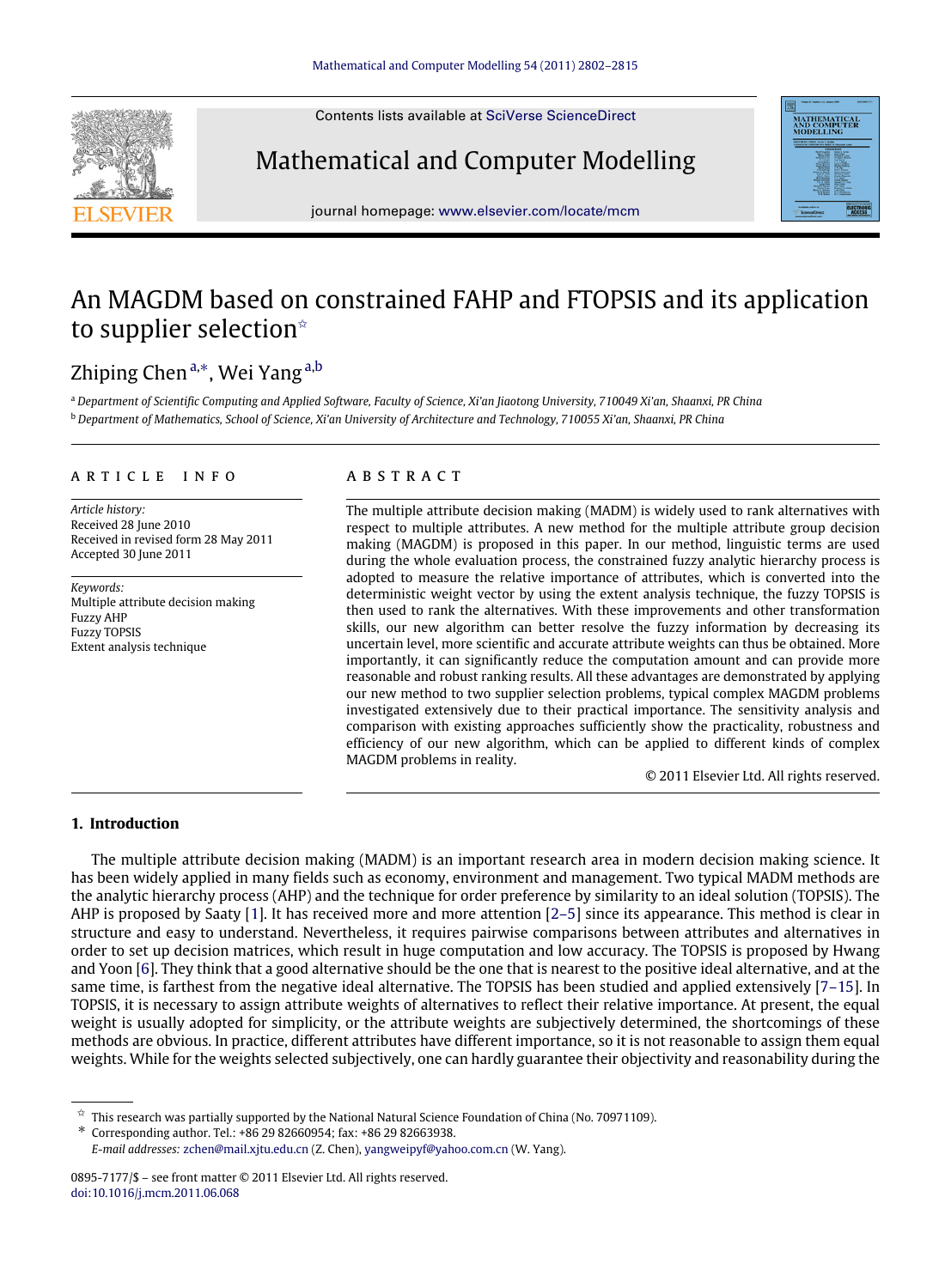decision making process. To overcome disadvantages of these two methods, one can first determine the weights of attributes by AHP, then weight the decision matrix and rank alternatives by TOPSIS. In this way, the intensive computation required in determining decision matrices can be greatly reduced, while the weight selection difficulty in TOPSIS can be reasonably settled.

Actually, different ways to combine AHP and TOPSIS have been investigated in many papers. In these methods, the attribute weights are often determined by AHP, the alternatives are ranked by TOPSIS. For example, Lin solves the customerdriven product design problem by using AHP and TOPSIS in [\[16\]](#page--1-4). But in this method, the evaluations about attributes and alternatives are all supposed to be deterministic numbers. The combination of AHP and the fuzzy TOPSIS (FTOPSIS) method is applied in [\[17\]](#page--1-5) to solve the solid waste transshipment site selection problem. In that paper, the attribute weights determined by AHP are real numbers, and the evaluations of alternatives with respect to different attributes are in linguistic terms. Similarly, the weapon selection problem is investigated in [\[18\]](#page--1-6) by using AHP and FTOPSIS. Unlike the above papers, the fuzzy AHP (FAHP) and TOPSIS are used in [\[19\]](#page--1-7) to evaluate Turkish cement firms, where linguistic terms are adopted to evaluate attributes and real numbers are used to evaluate alternatives. The FAHP and TOPSIS methodologies are used to evaluate hazardous waste transportation firms in [\[20\]](#page--1-8). Through combining above techniques, the Turkish bank sector evaluation problem is studied in [\[21\]](#page--1-9). Furthermore, the shopping center selection problem [\[22\]](#page--1-10) and production system performance problem [\[23\]](#page--1-11) are solved by combining FAHP and FTOPSIS, where both attribute and alternative evaluations are in linguistic terms.

Fuzziness and uncertainties are often encountered in practice. During the decision making process, people are often reluctant or unable to assign accurate values in the evaluation process due to the following typical reasons: the social environment is rather complex; the people thinking is usually uncertain, ambiguity and vague; the expert's knowledge might be limited. People prefer to provide their evaluations in linguistic terms. For example, one would like to use ''good'', ''very good'', ''medium'',''bad'' or ''very bad'' to express his/her preference in evaluating the product quality or performance. Fuzzy set theory is an effective tool to deal with the uncertainty and vagueness. It can incorporate uncertain information, incomplete information, unavailable information and partially ignorant facts in the decision model. When evaluating alternatives, the adopted linguistic terms are translated into trapezoidal fuzzy numbers or triangular fuzzy numbers. The ranking of alternatives relies on results from the fuzzy number operation. Unfortunately, usual mathematical operations might generate meaningless results when applied to fuzzy numbers, the direct unrevised application of fuzzy arithmetic could lead to questionable results, due to a deficient generalization from the real number arithmetic to the fuzzy intervals one [\[24\]](#page--1-12). Unique rules are got when arithmetic operations are performed on real numbers, but this principle is not valid in the fuzzy arithmetic. To overcome this problem, Klir [\[25\]](#page--1-13) investigates fuzzy operations under constraints. By imposing requisite constraints, the uncertainty degree is reduced and relatively accurate results can be obtained. Enea and Piazza [\[24\]](#page--1-12) apply this kind of constrained fuzzy operations to AHP. Tiryaki and Ahlatcioglu [\[26\]](#page--1-14) study the fuzzy portfolio selection by using the constrained FAHP.

As a further improvement to existing researches, in this paper, we initially use the constrained fuzzy AHP (CFAHP) to determine the attribute weights, then rank alternatives by the FTOPSIS; meanwhile, evaluations of both attributes and alternatives are in linguistic terms. With these improvements and the simultaneous application of other skills such as the extent analysis technique, our new method can further resolve the fuzzy information by reducing its uncertain level, and can obtain more scientific and accurate attribute weights. Meanwhile, it can significantly reduce the computation complexity, and more importantly, it can provide more reasonable and robust ranking results. All these characteristics ensure that our new algorithm can efficiently solve different kinds of complex MAGDM problems in practice. We will demonstrate the above arguments one after another in the following sections.

With the development of information technology and increasing competition among companies, the supply chain management has become an important factor affecting the company competitiveness. The evaluation and selection of suppliers are critical for setting up an efficient, rapid response supply chain. There are usually many qualitative and quantitative attributes to be considered. The supplier selection problem is thus a MADM problem. On the other hand, with the business globalization, the supplier selection problem has become more and more complex. In order to choose an appropriate supplier, several decision makers from different departments in the company are often involved, so it is also a typical MAGDM problem.

Based on the fuzzy set theory, some methods have been proposed for the supplier selection problem. A hierarchy fuzzy MADM model is proposed by Chu and Lin [\[15\]](#page--1-15), they adopt linguistic terms to assess the ratings and weights of supplier selection attributes and then use FTOPSIS to rank the suppliers. Chen et al. [\[27\]](#page--1-16) solve the supplier selection problem by using the extended fuzzy AHP-based approach. In their paper, triangular fuzzy numbers are used to express decision makers' assessments to set up decision matrices, and the weight vectors are derived according to the fuzzy synthetic extent. Priority weights of suppliers are determined as the product of the weight of each supplier and the weight of the corresponding attribute, the suppliers are then ranked by their priority weights. Amir et al. [\[28\]](#page--1-17) use linguistic terms to evaluate alternatives and attributes, then aggregate the evaluation values and defuzzify them, here VIKOR (VlseKriterijumska Optimizacija I Kompromisno Resenje) is used to rank the alternatives. Önüt et al. [\[29\]](#page--1-18) investigate a telecommunication company selection problem in the fuzzy environment by using the analytic network process and TOPSIS.

Although many methods have been proposed to solve it, the general supplier selection problem has not been well solved due to its complexity. Until now, we have not found any research using CFAHP and FTOPSIS to solve the supplier selection problem. As an application, our new method will be applied to solve this kind of MAGDM problems.